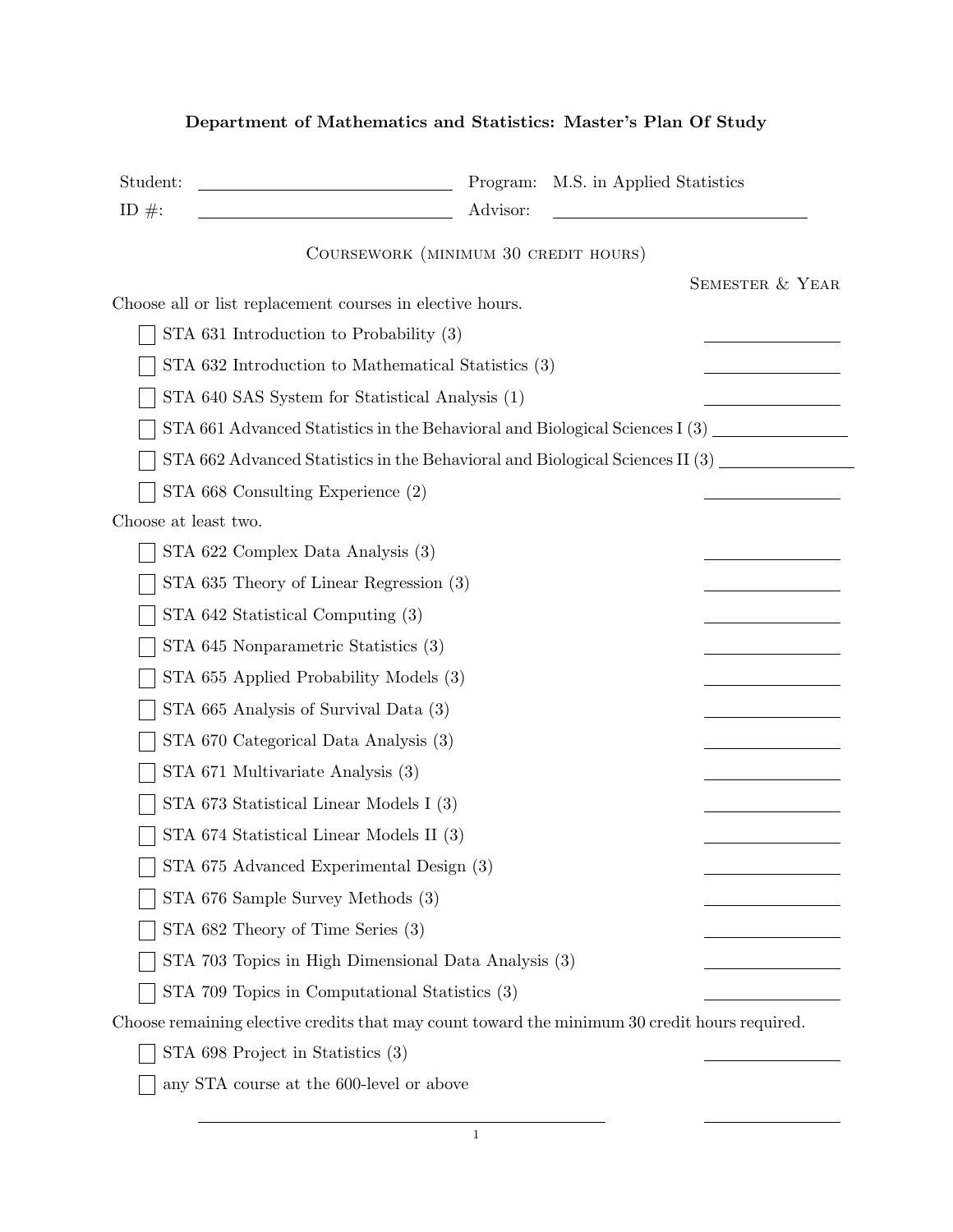| Up to 6 credits of graduate level courses from any of the following department (with DGS<br>approval) |  |
|-------------------------------------------------------------------------------------------------------|--|
| Mathematics                                                                                           |  |
| Computer Science                                                                                      |  |
| Economics                                                                                             |  |
| Educational Research Methodology                                                                      |  |
| Informatics and Analytics                                                                             |  |
| Information Systems and Supply Chain Management                                                       |  |
|                                                                                                       |  |
|                                                                                                       |  |
|                                                                                                       |  |
|                                                                                                       |  |
|                                                                                                       |  |
|                                                                                                       |  |
| Choose additional electives that do not count toward the required 30 hours.                           |  |
| MAT 601 Seminar in the Teaching of Mathematics $I(1)$                                                 |  |
| MAT 603 Practicum in the Teaching of Mathematics (2)                                                  |  |
|                                                                                                       |  |
|                                                                                                       |  |
|                                                                                                       |  |
|                                                                                                       |  |
|                                                                                                       |  |
|                                                                                                       |  |
|                                                                                                       |  |

2